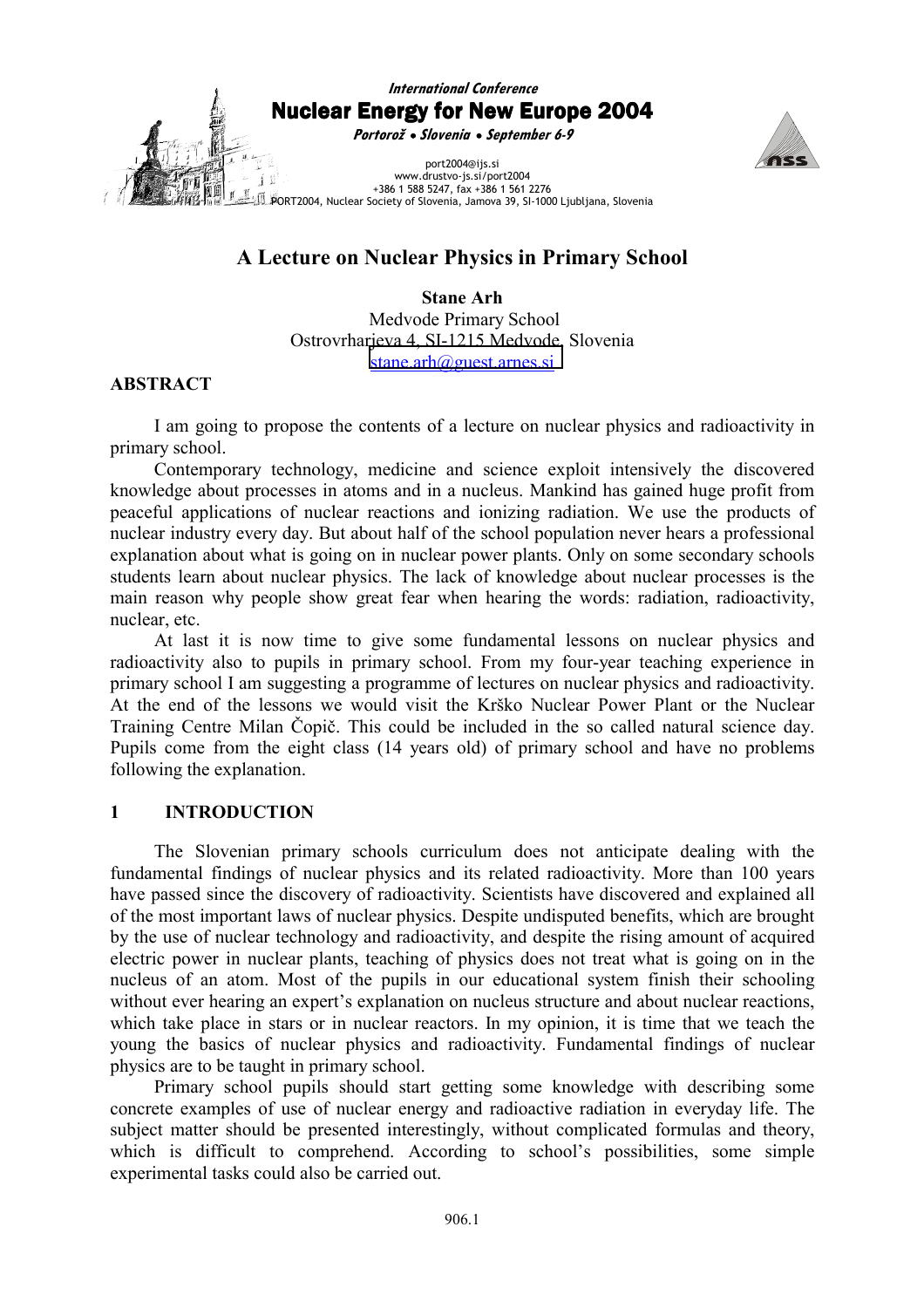# **2 THEORY**

I think it is appropriate to start the explanation with a description of how a nuclear power plant works. Nuclear power plants are a fact and are a significant option for the world needs of electricity in the  $21<sup>st</sup>$  century. There are around 450 nuclear power plants in the world. They provide approximately 17% of world energy consumption. Pupils have heard about the Slovenian Nuclear power plant in Krško, therefore they will be 'familiar' with the subject.

The lecture should present the following topics:

- How do we get electricity?
- Basics of energy release during nuclear fission.
- Ionizing radiation and radiation protection.

The contents of individual topics are dealt with in the supplement.

I recommend that dealing with nuclear power plant should be combined with a visit of the Nuclear power plant in Krško or with the Nuclear Training Centre Milan Čopič in Ljubljana. Both of the institutions offer a 2-hour-long visit, which consists of an introduction in the form of a short lecture and of a visit of the exhibition. In the Nuclear power plant in Krško the group is taken around the secured area by bus. The main buildings of the nuclear power plant are shown. In the Nuclear Training Centre Milan Čopič pupils carry out some practical measurements of radioactive substance and ionizing radiation.

Pupils are supposed to learn about the basic detections of radioactive radiation through an experimental exercise: The search of radioactive source. We need a low radioactive source (uranium ore is appropriate) and an instrument, which detects radioactive gamma radiation. The radioactive source is hidden in the room. Pupils look for the source with the instrument on the basis of the increase of the gamma radiation. Usually the source is found in 10 minutes.

Also some clear visual animations of radioactive decay and the measurement of radioactivity on a CD-ROM prepared by Marjan Hribar and Jože Pahor could be included into classes.

#### **3 CONCLUSIONS**

The described approach of dealing with nuclear physics and radioactive topics has been carried out in the eighth grade of primary school for four years. The topic is covered in two school lessons before the visit of the Nuclear power plant in Krško or the Nuclear Training Centre Milan Čopič. Together with the explanation I draw a picture on the blackboard and use the overhead projector. I pay attention that the knowledge already gained is gradually upgraded. Pupils usually do not have any problems with understanding of the subject matter. They accept the explanation in the same way as they accept the explanation of other physical laws. The experiment and consolidation of the knowledge need another hour. I conduct the experiment only if the pupils show enough interest for the topic. I borrow the instruments at my acquaintances, experts. The visit of the Nuclear power plant or the Nuclear Training Centre Milan Čopič is organised within a natural science day at the beginning of the school year. I distribute sheets with questions on the bus just before the visit. Immediately after the visit I gather these sheets and mark them. The answers to the questions show how the pupils understood the subject. Pupils have always returned enthusiastic form the field trip. They have come across high technology and the latest findings, which have been discovered recently. Pupils do not feel any fear of the unseen radioactivity. Also their parents and some of the teachers have lost the original fear of radioactive radiation.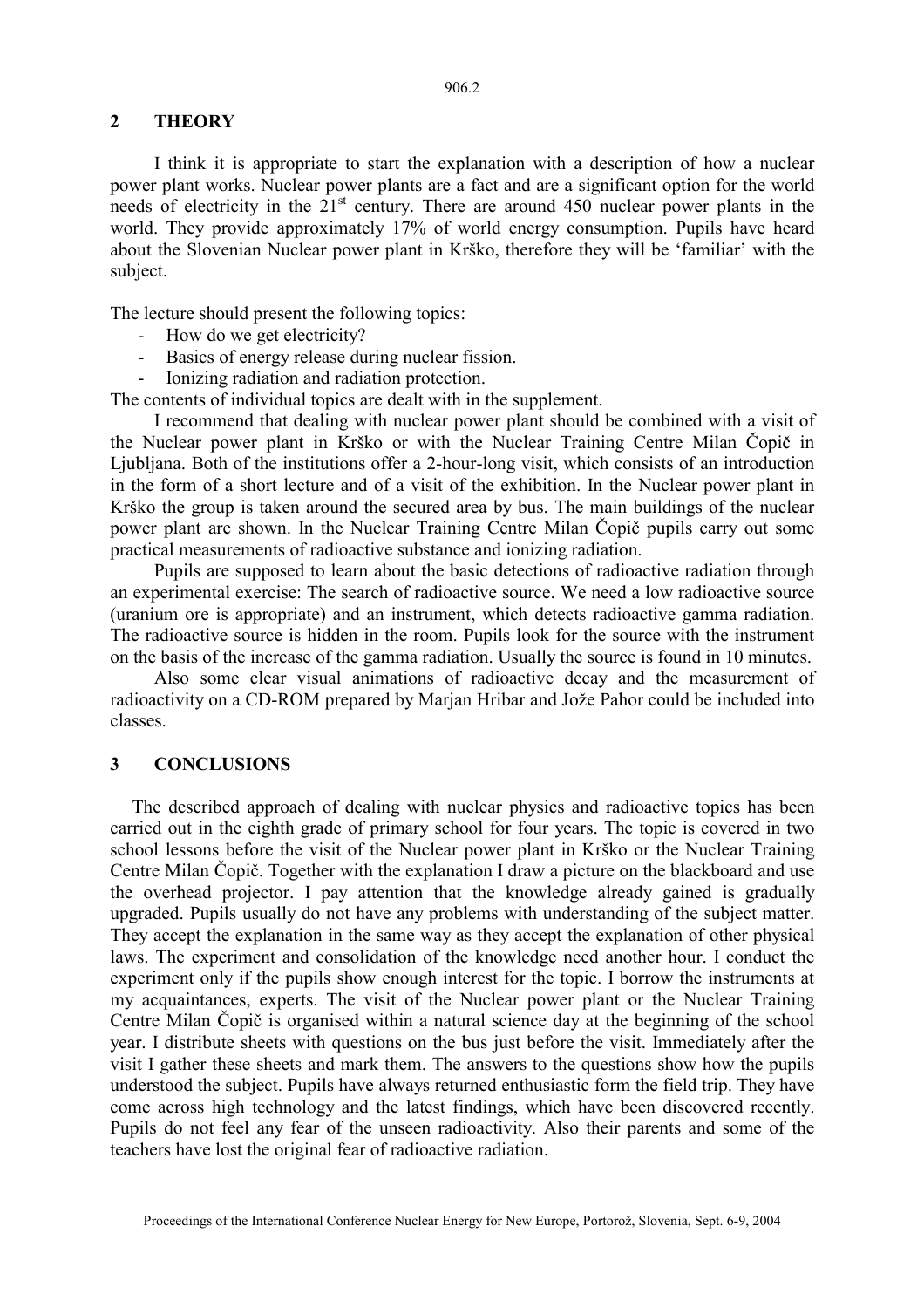#### **SUPPLEMENT**

The contents of the lecture

## **1. How do we get electricity?**

**An electric generator** of a power plant is converting mechanical energy of rotating **turbine** into electricity. According to energy, which rotates the turbine we distinguish: hydro plants, wind power plants, fossil fuel power plants, nuclear power plants, ...

Construction of the nuclear power plant is very similar to the conventional fossil fuel power plant. The steam from steam **generators** rotates the steam **turbine**, which spins the electric generator. Under the turbine there is a **condenser** where steam is cooled to water. The main difference is the source of the heat used to create steam. Instead of burning out coal or oil we get heat in the nuclear power plant by a **nuclear fission** of uranium-235 or plutonium-239.

## **2. Basics of energy release during nuclear fission**

**Atoms** consist of a relative massive, **positively charged nucleus**, around which negatively charged **electrons** move. The nucleus of U-235 has 92 positively charged **protons** and 143 neutral **neutrons,** which are bonded together with **strong nuclear force**. We induce fission by adding energy to nuclei. We bombard U-235 with slow neutrons. As soon as the uranium nuclei captures the neutron, it **splits up** into two nuclei of lighter elements travelling in opposite directions with tremendous speed (kinetic energy). A waste amount of energy is released, in the form of heat and gamma radiation, when a single atom splits. The energy released by a single fission comes from the fact that the fission products weigh less than the original U-235 atom. The difference in weight is converted directly to energy at a rate governed by the Einstein's famous equation  $\mathbf{\overline{E}} = \mathbf{m} \cdot \mathbf{c}^2$ . The released energy in the uranium core of the nuclear reactor heats water and turns it to steam. The water acts as a coolant.

During the fission two or three neutrons are liberated from the uranium nucleus. They trigger next fission if there are other U-235 atoms nearby. We get the so called **nuclear chain reaction**. Three things could happen:

- if, on average, exactly one of the free neutrons from each fission hits another U-235 nucleus and causes its split, then the mass of uranium is said to be **critical**. The mass of uranium will exist at a stable temperature. A nuclear reactor must be maintained in a critical state. This makes a constant heat source.
- if, on average, less than one of the free neutrons hits another U-235 atom, then the mass is **subcritical**. Eventually, induced fission will end in the mass.
- if, on average, more than one of the free neutrons hits another U-235 atom, then the mass is **supercritical**. It will heat up. For a nuclear bomb the mass is very supercritical that many U-235 or Pu-239 atoms split in a microsecond.

To control the rate of the nuclear reaction in the core we use **control rods** made of a material that absorbs neutrons. By putting control rods completely into the core operators shut down the nuclear reaction.